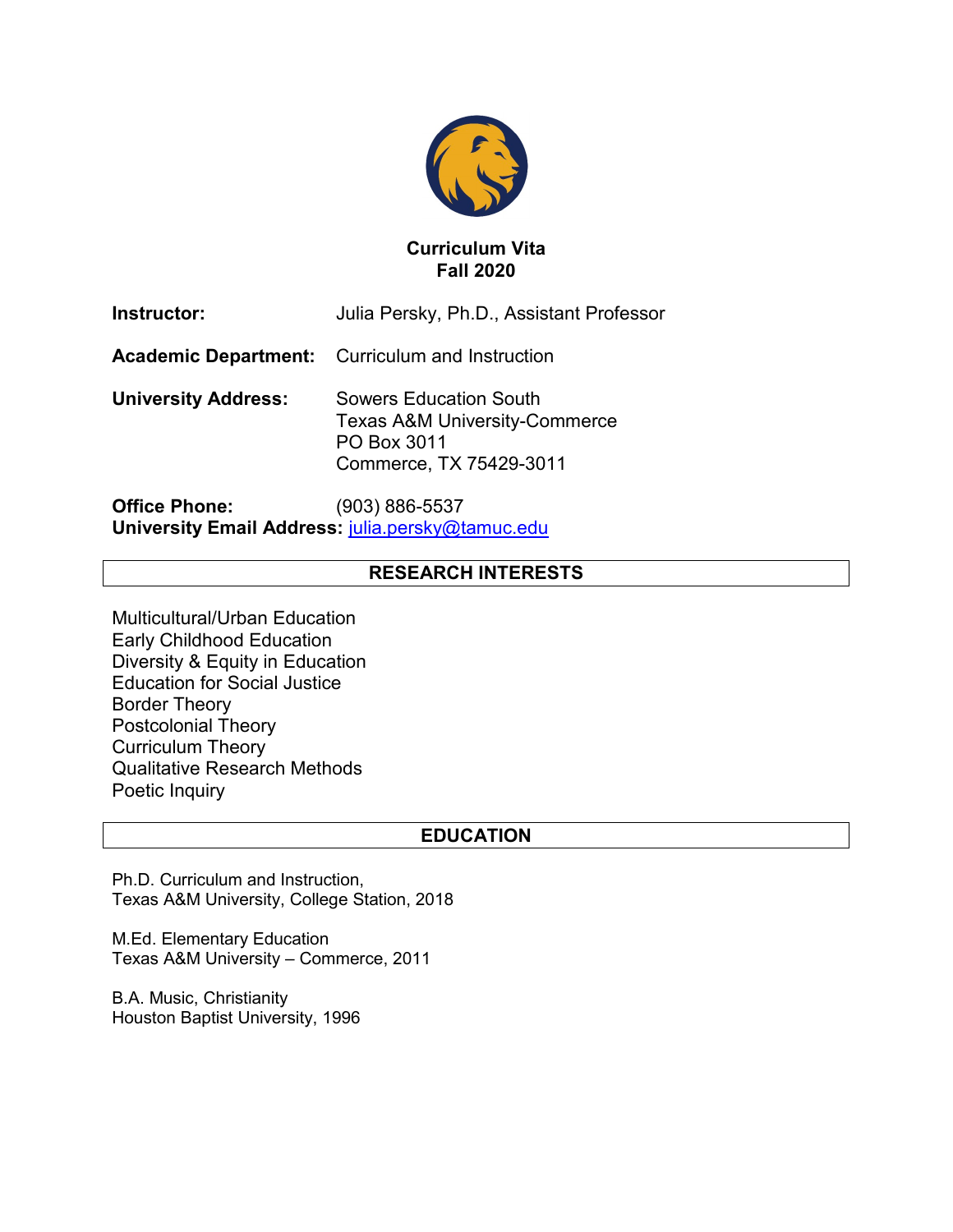Certifications: Post Baccalaureate Elementary Education Texas A&M University – Commerce, 2002 Elementary Generalist 1-6, Texas

## **TEACHING EXPERIENCE**

Spring 2019 – Present, Assistant Professor, Texas A&M University – Commerce

2018-2019, Ad Interim Instructor and Academic Advisor, Texas A&M University-Commerce

2016-2017, Adjunct Instructor, Texas A&M University – Commerce

2015-2016, Ad Interim Instructor, Texas A&M University – Commerce

2013-2015, Graduate Teaching Assistant, Texas A&M University – College Station

2012-2013, Graduate Research Assistant, Texas A&M University – College Station

### **PUBLICATIONS**

- Persky, J. & Viruru, R. (2015). Teaching in the borderlands: Stories from Texas. In V. Pacini-Ketchabaw, & A. Taylor (Eds.), *Unsettling the colonial places and spaces of early childhood*. New York, NY: Routledge.
- Persky, J. (2018). [Review of the Book *Children's literature and the posthuman: Animal, environment, cyborg* by Zoe Jacques]. *Contemporary Issues in Early Childhood, 19*(1), 88-89*.*
- Viruru, R. & Persky, J. (2019). Postcolonial theory and teacher education. In J. Lampert (Ed.), *Oxford encyclopedia of global perspectives on teacher education*. New York, NY: Oxford University Press.
- Martin, J. L. & Persky, J. (In Press). "Outsider kids": A view from the trenches. In B. Pohl, & C. White (Eds.), *Social education: Narratives from the trenches*. Charlotte, NC: Information Age Publishing.

#### **WORKS IN PROGRESS**

- Persky, J. (n.d.). *Twin skins and transformations: Confessions of a Bilingual Education convert.* Under Review.
- Persky, J. (n.d.). *Higher Education and the Ethic of Care: Finding a Way Forward During a Global Pandemic.* Under Review.
- Persky, J. (n.d.). *Dear Other Child*. Under Review
- Persky, J. (n.d). *Cultural performance, Identity affirmation and classroom burlesque*. Book in preparation for submission.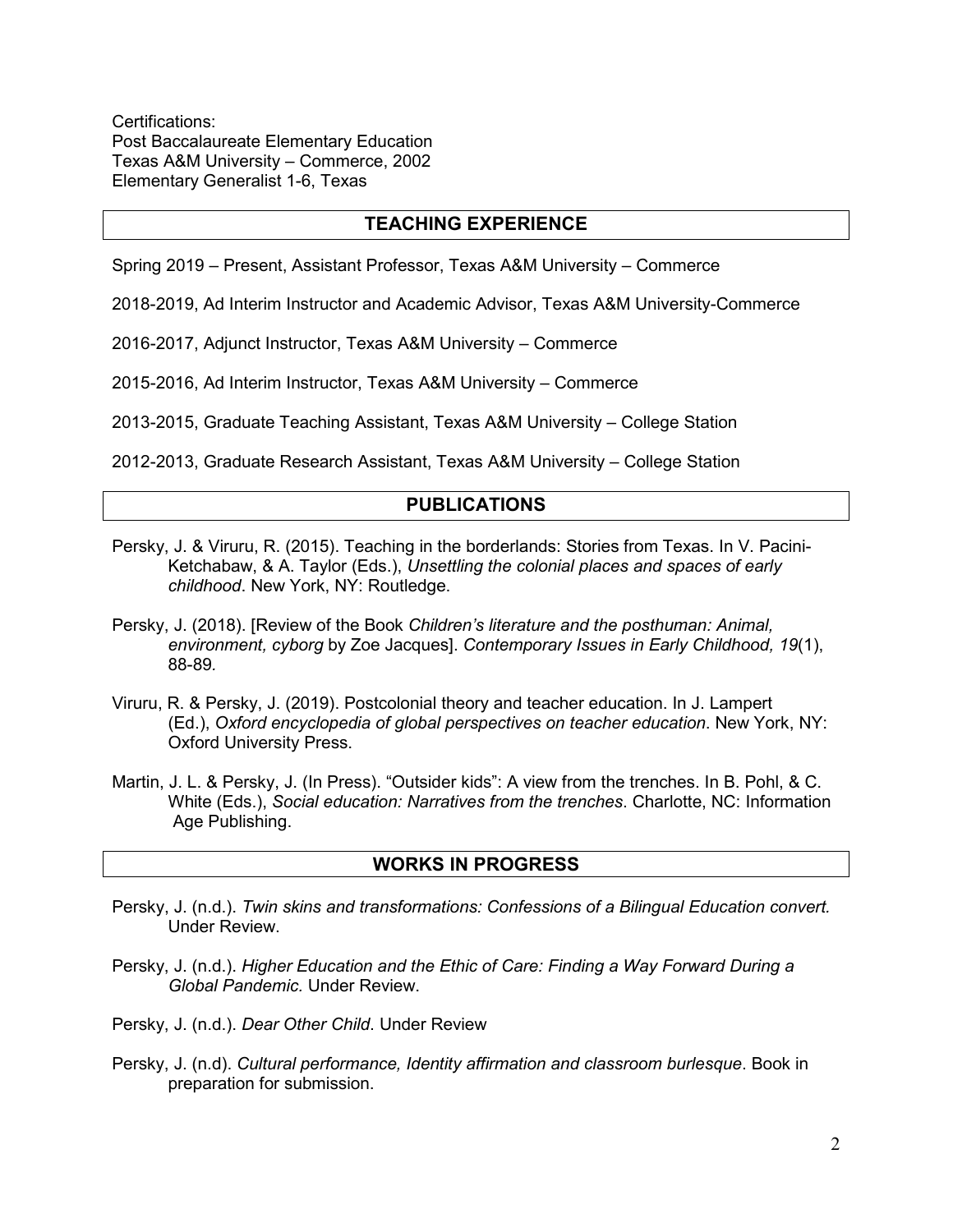- Persky, J. (n.d.). *"I didn't sign up for this!": Poetic reflections on white privilege, white fragility, and white-hot rage*. Paper in preparation for submission.
- Persky, J. (n.d.). *Diaper pins, "Do your best!" and destiny: Childhoods as currere*. Paper in preparation for submission.

## **PRESENTATIONS**

- Persky, J. (2020). *The Racialization of space: Classrooms at the intersections of Race, Class, and Culture*. Paper presented at the International Conference of Qualitative Inquiry (ICQI) Annual Meeting. Urbana-Champaign, IL. May, 2020. (Conference cancelled).
- Persky, J. & Baker, J. S. (2020). *Somebody's watching me: Surveillance, social control, and schools.* Paper presented at the International Conference of Qualitative Inquiry (ICQI) Annual Meeting. Urbana-Champaign, IL. May, 2020. (Conference cancelled).
- Persky, J. & Lincoln, Y. S. (2020). *(Another) American genocide: We will not go gently*. Paper presented at the International Conference of Qualitative Inquiry (ICQI) Annual Meeting. Urbana-Champaign, IL. May, 2020. (Conference cancelled).
- Persky, J. (2018). *Diversity: Intersectionalities of Identity*. Paper presentation at Annual Research Symposium, Texas A&M University-Commerce, Commerce, TX. April, 2018.
- Persky, J. (2017). *Glitter and the Gaze: Transgressions, Inversions and Interpreting Power Relations in Elementary Classrooms*. Paper presentation at ICQI, Urbana-Champaign, IL. May, 2017.
- Martin, J.L. & Persky, J. (2017). *Alternative Education: A View From the Trenches*. Paper presentation at ICQI, Urbana-Champaign, IL. May, 2017.
- Martin, J.L. & Persky, J. (2017). *Outlaw Ducklings, the Journey Home, and Family that Fits: Currere as Sacred Space*. Paper presentation at ICQI Urbana-Champaign, IL. May, 2017.
- Martin, J.L. & Persky, J. (2017). *Outsiders, Outlaws, and Oenophiles: A Border Pedagogy and Currere as Sacred Space*. Paper presentation at AERA, San Antonio, TX. April, 2017.
- Persky, J. & Martin, J. (2016). *Currere as Sacred Space and the Politics of Fit*. Paper presentation at Bergamo Conference, Dayton, OH. October 2016.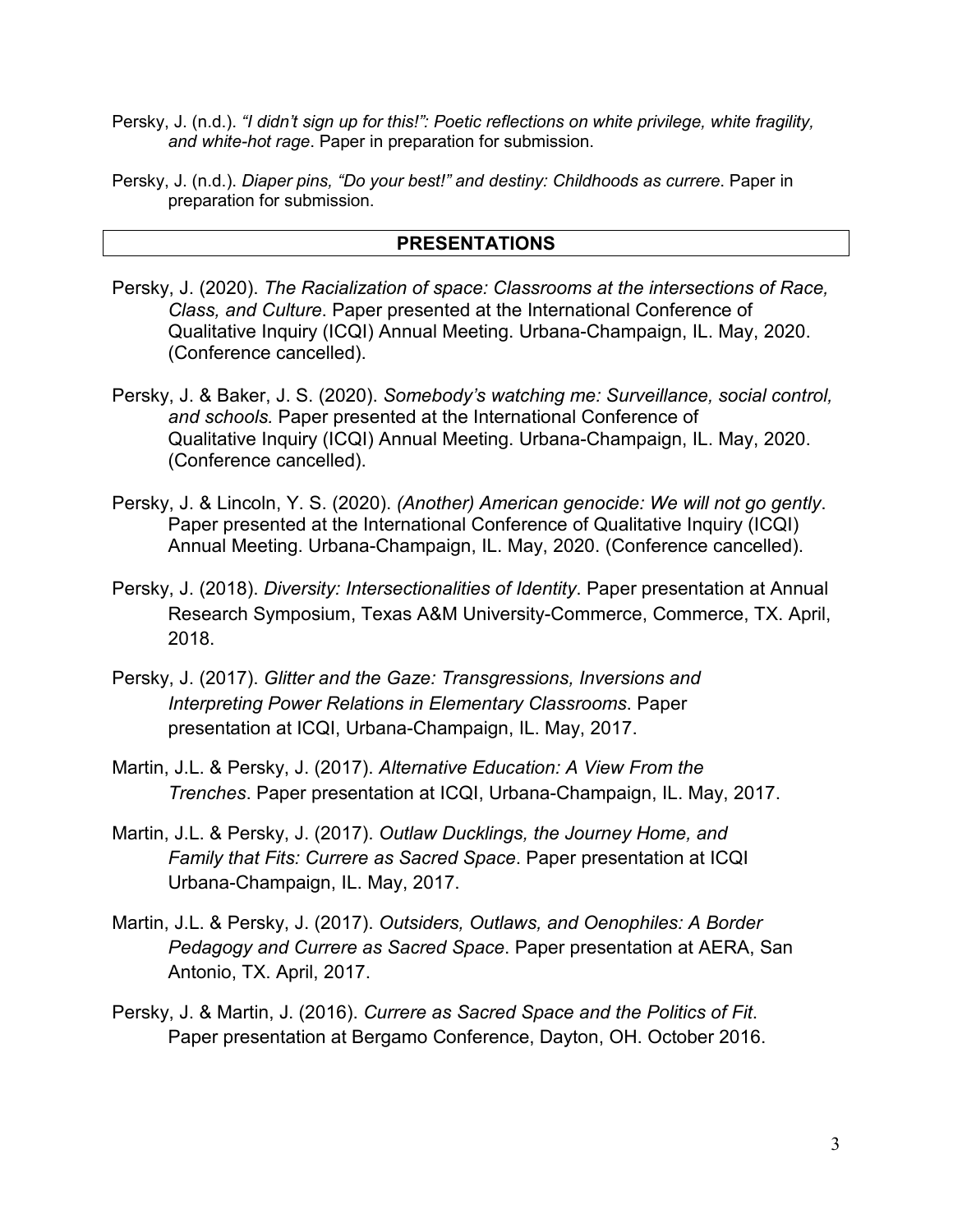- Martin, J. & Persky, J. (2016). *Gracious Submission and the Politics of Fit and Place: Clawing up the Tower*. Paper presentation at Curriculum & Pedagogy Conference, Cleveland, OH. October, 2016.
- Persky, J. (2016) *Of Boas & Bias: Transforming Learning Spaces in Early Childhood and Elementary Classrooms.* Paper Presentation at ICQI Conference, Urbana/Champaign, IL, May, 2016
- Persky, J. & Viruru, R. (2015). *The burlesque community as model for community of acceptance: Transforming learning spaces by deconstructing borders in early childhood and elementary classrooms*. Paper presentation at the Reconceptualizing Early Childhood Education (RECE) conference, Dublin, Ireland, October 2015.
- Persky, J. & Viruru, R. (2015). *Teaching in the borderlands: Stories from Texas*. Paper presentation at 4<sup>th</sup> International Conference on the Geographies of Children, Youth, and Families. San Diego, California.
- Persky, J. (2014). *African American social mobility before and after Brown v Board of Education, 1944*. Paper accepted for roundtable discussion, American Education Research Association. Philadelphia, Pennsylvania.
- Persky, J. (2013). *Childhoods as currere*. Paper presented at roundtable discussion. Curriculum and Pedagogy Conference. New Orleans, Louisiana.
- Persky, J. (2013). *I'm not colorblind*. Paper presented at roundtable discussion. Kappa Delta Pi Conference. Dallas, Texas.

### **RESEARCH GRANTS AND AWARDS**

2012-2013, *Preservice Teachers' Knowledge for Teaching Algebra for Equity in the Middle Grades*, National Science Foundation, \$2,802,983.00. Role: Graduate Research Assistant.

### **LEADERSHIP/SERVICE**

Service to the Department: Research Lead, US-PREP Center Coordinator, Navarro Partnership

Academic Advisor, Navarro Partnership

Field Supervisor for Interns/Residents

Interview Screenings for Field Based Program